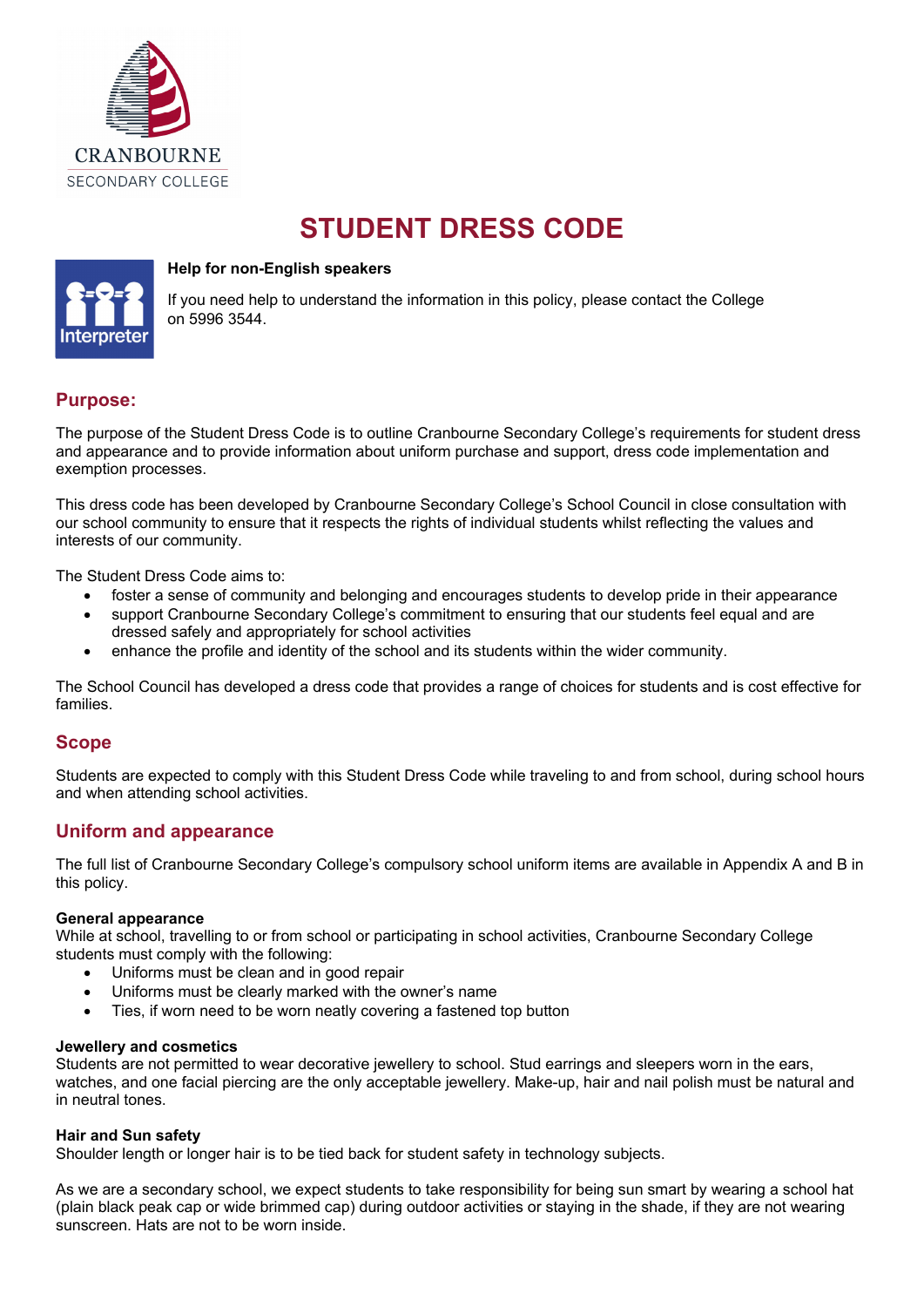Students are permitted to wear sunglasses during outdoor activities. Sunglasses should be close-fitting, wrap-around that meet the Australian Standards 1067 and cover as much of the eye area as possible.

# **Purchase of uniforms**

Uniform items can be purchased from PSW Hampton Park, Unit 2, 10-12 South Link, Dandenong South. Phone: 8768 7490 Email: hamptonpark@psw.com.au

#### **Support for families experiencing difficulty**

Please contact your child's Year Level Engagement Coordinator to discuss support that we may be able to provide to families experiencing difficulty meeting uniform costs, including information about eligibility for uniform support through State Schools' Relief. Further information about State Schools' Relief is also available on their website: https://www.ssr.net.au/

# **Implementation**

Cranbourne Secondary College will ensure that this Student Dress Code is communicated to all families and students through our website. We will assist students who may be experiencing difficulties complying with this policy where possible.

Students wearing non-compliant uniform items may be asked to change into a compliant item of clothing provided by the school.

Removable items in breach of the uniform policy will be confiscated until the end of the school day.

If a student is out of school uniform or otherwise breaches the Student Dress Code on a recurring basis the following steps will be taken:

**First Occurrence** – lunchtime Reflect and Reset. Parents will be notified via compass.

**Second Occurrence** – afterschool Reflect and Reset. Parents will be notified via phone call or afterschool Reflect and Reset notice.

**Third Occurrence** – afterschool Reflect and Reset. Parent Teacher Conference.

Parent Teacher Conference and further consequences may include; daily compulsory student sign in each morning for a period of time and/or internal suspension. Significant non-compliance may result in external suspension. Measures taken by Cranbourne Secondary College to address concerns about student non-compliance with the Student Dress Code will also be addressed in accordance with our Student Wellbeing and Engagement Policy.

# **Exemptions to student dress code**

We recognise that there may be situations where the application of this dress code may affect students unequally. Students and their parents or carers may apply either in writing or in person to the Principal for an exemption to this Student Dress Code if:

- an aspect of this code prevents the student from complying with a requirement of their religious, ethnic or cultural beliefs or background
- the student has a particular disability or health condition that requires a departure from the dress code

When the Principal receives a request for an exemption, they will:

- consider the grounds for the exemption request
- explain the process to the student and/or their parents/carers
- encourage the student and/or their parents/carers to support their application with evidence.

The Principal or delegate will then try to negotiate a resolution that is acceptable to all parties. If an exemption is not allowed, then written reasons will be provided to the student and/or their parents or carers.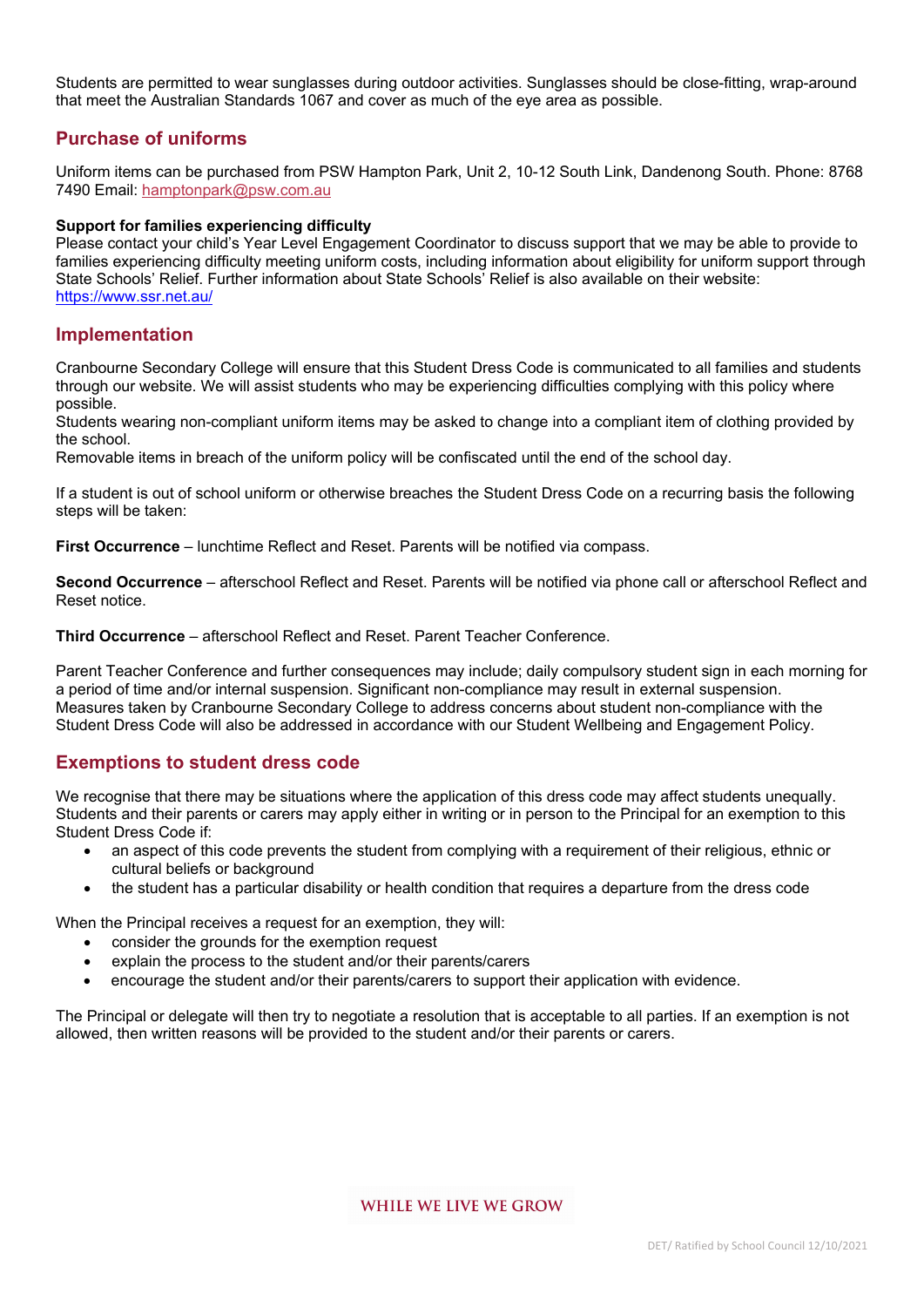# **Concerns about this student dress code**

Cranbourne Secondary College welcomes feedback from the school community in relation to this Student Dress Code. If you have a concern or complaint about the Student Dress Code, further information about raising a concern or complaint is available in our school's Parent Complaint Policy

## **Further information and resource**

- Cranbourne Secondary College Parent Complaint Policy
- Cranbourne Secondary College Student Wellbeing and Engagement Policy

# **Policy Review and Approval**

| Policy last reviewed       | October 2021              |
|----------------------------|---------------------------|
| Approved by                | Principal - David Caughey |
| Next scheduled review date | 22 October 2022           |

#### WHILE WE LIVE WE GROW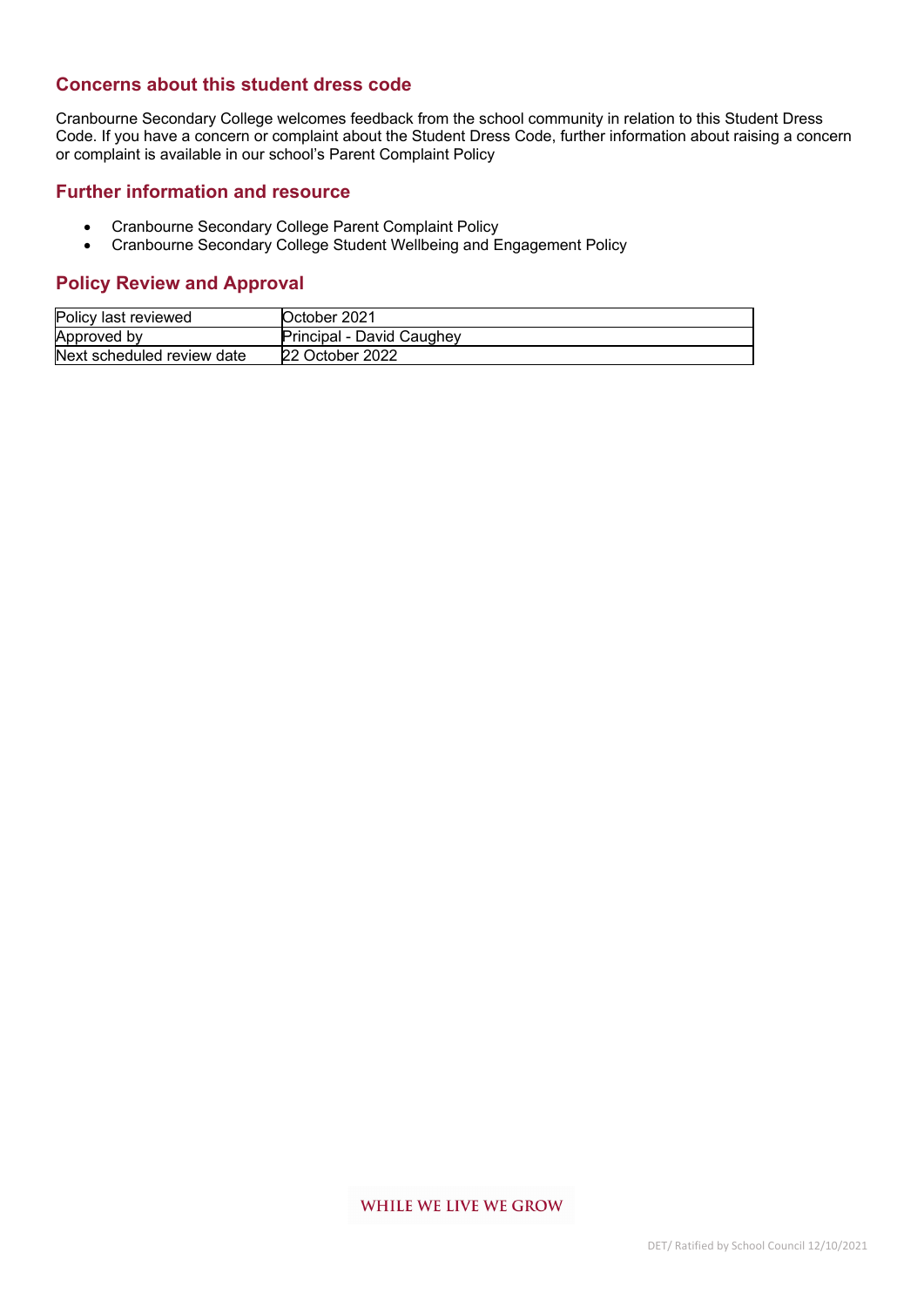# **CRANBOURNE SECONDARY COLLEGE UNIFORM ITEMS**

The following items may be worn all year round. Cranbourne Secondary College does not specify students to wear a summer/winter uniform:

#### **Jumper**

Grey jumper with school logo in Years 7 to 10 Navy jumper with school logo in Years 11-12

#### **School shirts**

White, long or short sleeved business style shirt with school logo White, long or short sleeved business style shirt without decoration or brand name

#### **Dress/Skirt**

School maroon and grey checked dress School navy checked woollen skirt

#### **Shorts**

Plain black tailored shorts with school logo Plain black tailored shorts without decoration or brand name

#### **Pants**

Plain, black tailored slacks with school logo Plain, black tailored slacks without decoration or brand name

#### **Socks or tights/stockings**

Black or white socks without decoration or brand name Black tights/stockings without decoration or brand name

#### **Footwear**

Black polishable lace up or T - bar shoes Appropriate footwear is to be worn at all times on school grounds

#### **School Coat**

Maroon spray jacket with school logo Yr 12 School Approved Jacket may be worn by Yr 12 students

#### **Headwear**

Black, navy or white head bands, hair ribbons, "scrunchies" or headwear worn as part of cultural/religious beliefs Plain, black hat with school logo may be worn outdoors Plain, black hat without decoration or brand name may be worn outdoors

#### **Undergarments**

Plain, white undergarments without decoration or brand name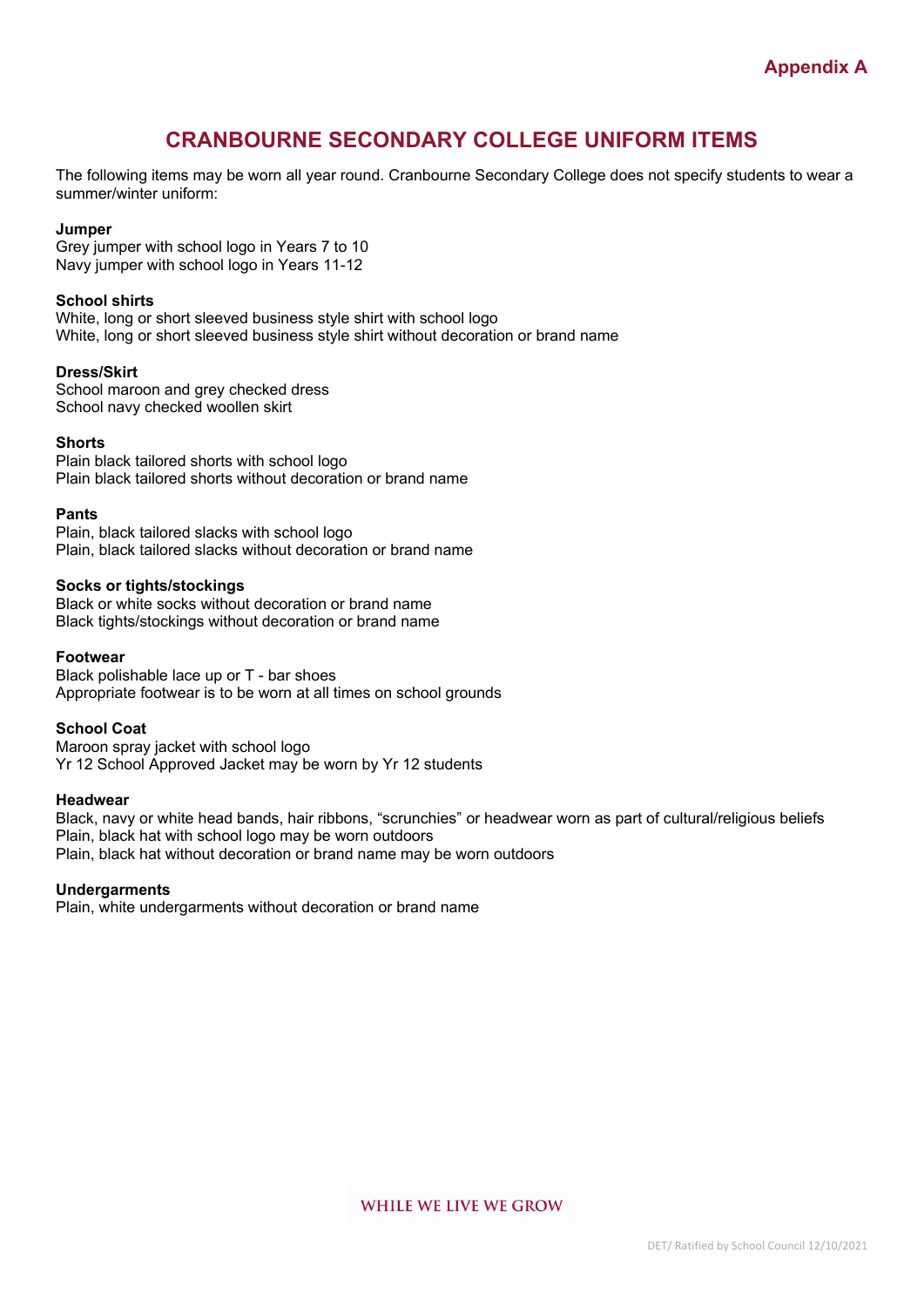# **UNIFORM LIST**



#### **Cranbourne Secondary College**

Uniform Price List<br>Price as at: 05-10-2020

| <b>Unisex</b>      |                                           | Colour                               | Logo       | <b>Size</b>                    | Price(\$)      |
|--------------------|-------------------------------------------|--------------------------------------|------------|--------------------------------|----------------|
| 1101015            | S/S Hip Shirt                             | White                                | Embroidery | 10/3XS-16/S<br>18/M-5XL        | 30.95<br>32.95 |
| 1101055            | L/S Shirt - Stand Collar                  | White                                | Embroidery | 10/3XS-16/S<br><b>18/M-5XL</b> | 31.96<br>33.95 |
| 1105052            | Wool Blend Jumper - 2 Stripe Neck         | Charcoal Melange Maroon White        | Embroidery | 10/3XS-18/M<br>$L-5XL$         | 90.95<br>95.95 |
| 1105050            | Wool Blend Jumper - 50/50                 | Navy                                 | Embroidery | 10/3XS-18/M<br>$L - 4XL$       | 85.95<br>91.95 |
| Male               |                                           | Colour                               | Logo       | <b>Size</b>                    | Price(\$)      |
| 1103030            | <b>Elastic Back Shorts</b>                | <b>Black</b>                         | Embroidery | 10/62cm-117cm                  | 42.95          |
| 1104010            | <b>Pleated Trousers</b>                   | <b>Black</b>                         | Embroidery | 10/62cm-112cm                  | 52.50          |
| 1104030            | <b>Elastic Back Trousers</b>              | <b>Black</b>                         | Embroidery | 10/62cm-117cm                  | 51.50          |
| <b>Female</b>      |                                           | Colour                               | Logo       | <b>Size</b>                    | Price(\$)      |
| 1108010            | <b>Summer Dress w Princess Line</b>       | White/Grey/Maroon Check - 0018       |            | 10G-26L                        | 66.95          |
| 1100454            | Winter Skirt w Knife Pleat                | Navy/Grey/Maroon Winter Check - 1001 |            | 8G-26L                         | 65.95          |
| 1111991            | Ladies Expandable Tailored Pant           | <b>Black</b>                         |            | 4L-26L                         | 56.50          |
| 1104550            | <b>Stretch Trouser</b>                    | <b>Black</b>                         | Embroidery | 16G/10L-26L                    | 50.95          |
| Sport              |                                           | Colour                               | Logo       | Size                           | Price(\$)      |
| 1110145            | S/S Mesh Panelled Polo                    | Maroon Black White                   | Embroidery | 10/3XS-4XL                     | 39.50          |
| 1100687            | Spray Jacket + Emb                        | Ruby-Black-White                     | Embroidery | 10/3XS-4XL                     | 86.95          |
| 1100850            | <b>Mesh Sport Shorts</b>                  | <b>Black</b>                         |            | 10/3XS-5XL                     | 30.95          |
| <b>Accessories</b> |                                           | Colour                               | Logo       | <b>Size</b>                    | Price(\$)      |
| 1100600            | <b>School Tie</b>                         | Maroon White Grey Navy               |            | 137cm-137cm                    | 21.95          |
| 1100515            | <b>Baseball Cap - Brushed Cotton</b>      | <b>Black</b>                         | M-Badge-PO | ALL-ALL                        | 21.95          |
| 8303200            | College Backpack w Laptop Insert          | <b>Black</b>                         | Embroidery | ALL-ALL                        | 62.00          |
| <b>Socks</b>       |                                           | Colour                               | Logo       | <b>Size</b>                    | Price(\$)      |
| 1110760            | <b>Cushion Foot Sports Socks - 3 Pack</b> | White                                |            | $9 - 12 - 11 - 14$             | 17.95          |
| 2511050            | Crew Socks - 3 pack                       | Navy                                 |            | $9 - 12 - 11 - 14$             | 17.95          |
| 2511050            | Crew Socks - 3 pack                       | <b>Black</b>                         |            | $9 - 12 - 11 - 14$             | 17.95          |
| 2511050            | Crew Socks - 3 pack                       | White                                |            | $9 - 12 - 8 - 11$              | 17.95          |
| 2512000            | Turnover Knee Hi Sock - 3 Pack            | Navy                                 |            | $9 - 12 - 8 - 11$              | 19.95          |
| 2512000            | Turnover Knee Hi Sock - 3 Pack            | <b>Black</b>                         |            | $9 - 12 - 8 - 11$              | 19.95          |



### WHILE WE LIVE WE GROW